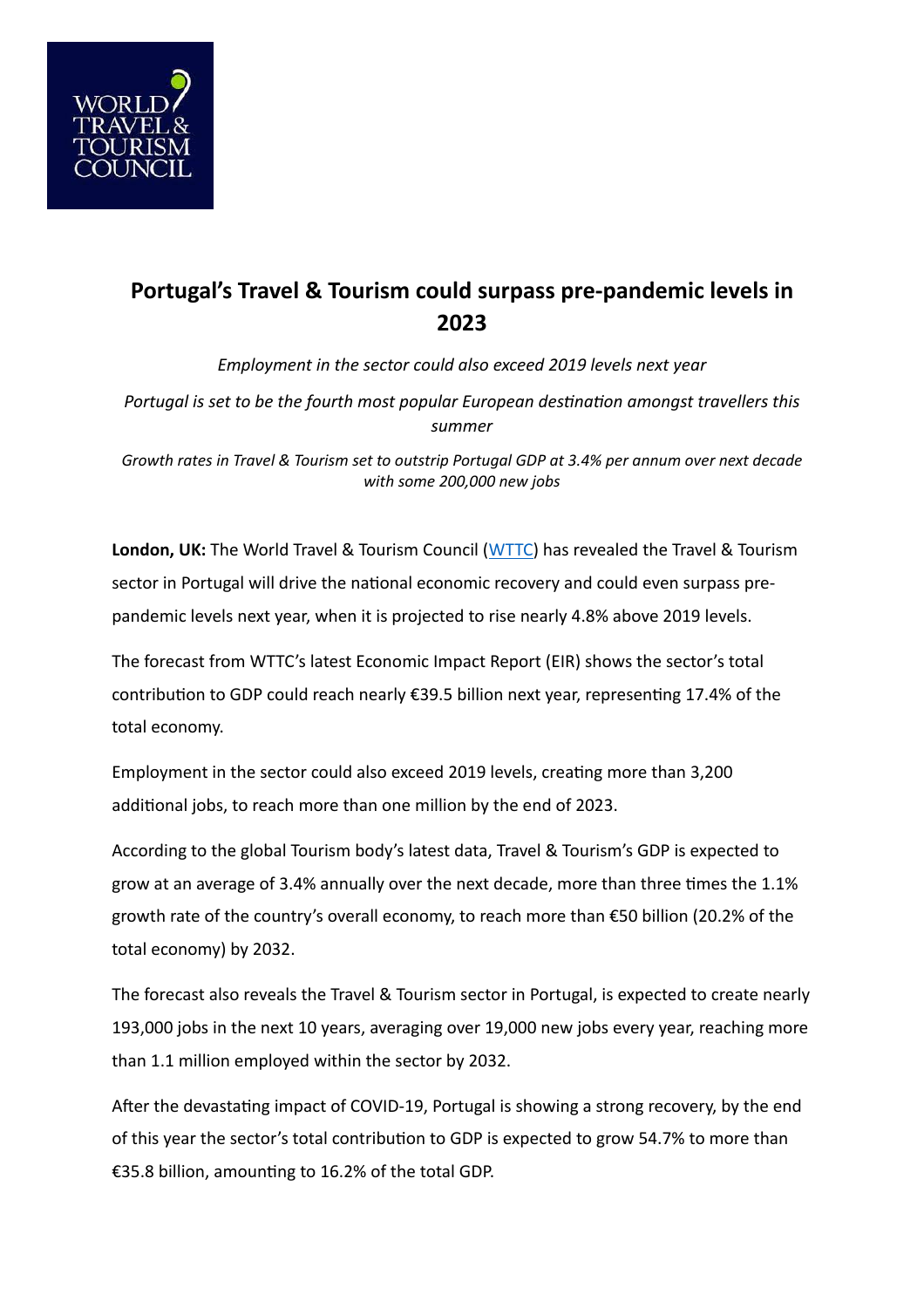Employment in the sector is set to grow 5.6%, to reach nearly more than 953,000 jobs.

According to WTTC's knowledge partner ForwardKeys, latest flight booking data shows a promising summer for the southern European country.

Flight booking data shows that Portugal is set to be the fourth most popular European destination this summer, with a 179% year-on-year increase of international arrivals, and only 9% behind pre-pandemic levels.

The data shows flight bookings overtaking pre-pandemic levels, with bookings from the U.S., Netherlands, Denmark, and Germany, up 41%, 36%, 29%, and 11%, respectively.

Julia Simpson, WTTC President & CEO, said: "COVID-19 wreaked havoc on Portugal's Travel & Tourism, affecting millions of livelihoods and impacting the national economy.

"The future for Travel & Tourism in Portugal is very optimistic. Growth will outstrip the national GDP and create almost 200,000 new jobs over the decade. The Portuguese government is doing a great job."

Rita Marques, Secretary of State for Tourism of Portugal, said: "Our aim is clear - we want to position Portugal as one of the most competitive, safe and sustainable tourist destinations in the world.

"In the face of this goal, we are happy to partner with WTTC to ensure that tourists and companies know, understand, and are interested in making a commitment to achieving sustainable tourist destinations. For a better planet, a better tourism."

Portugal's Travel & Tourism total contribution to GDP represented 17.1% (€37.6 billion) in 2019, plummeting to just 8.7% (€17.4 billion) in 2020, halving the sector's contribution to total economy (53.6%).

The sector also supported more than one million jobs, before the pandemic brought international travel to a complete halt, which resulted in a loss of 160,000 (15.6%), falling to 850,000 in 2020.

WTTC's latest EIR report also reveals that 2021 saw the beginning of the recovery for the country's Travel & Tourism sector.

Last year, its contribution to GDP climbed 32.6% year on year, to reach  $\epsilon$ 23.1 billion.